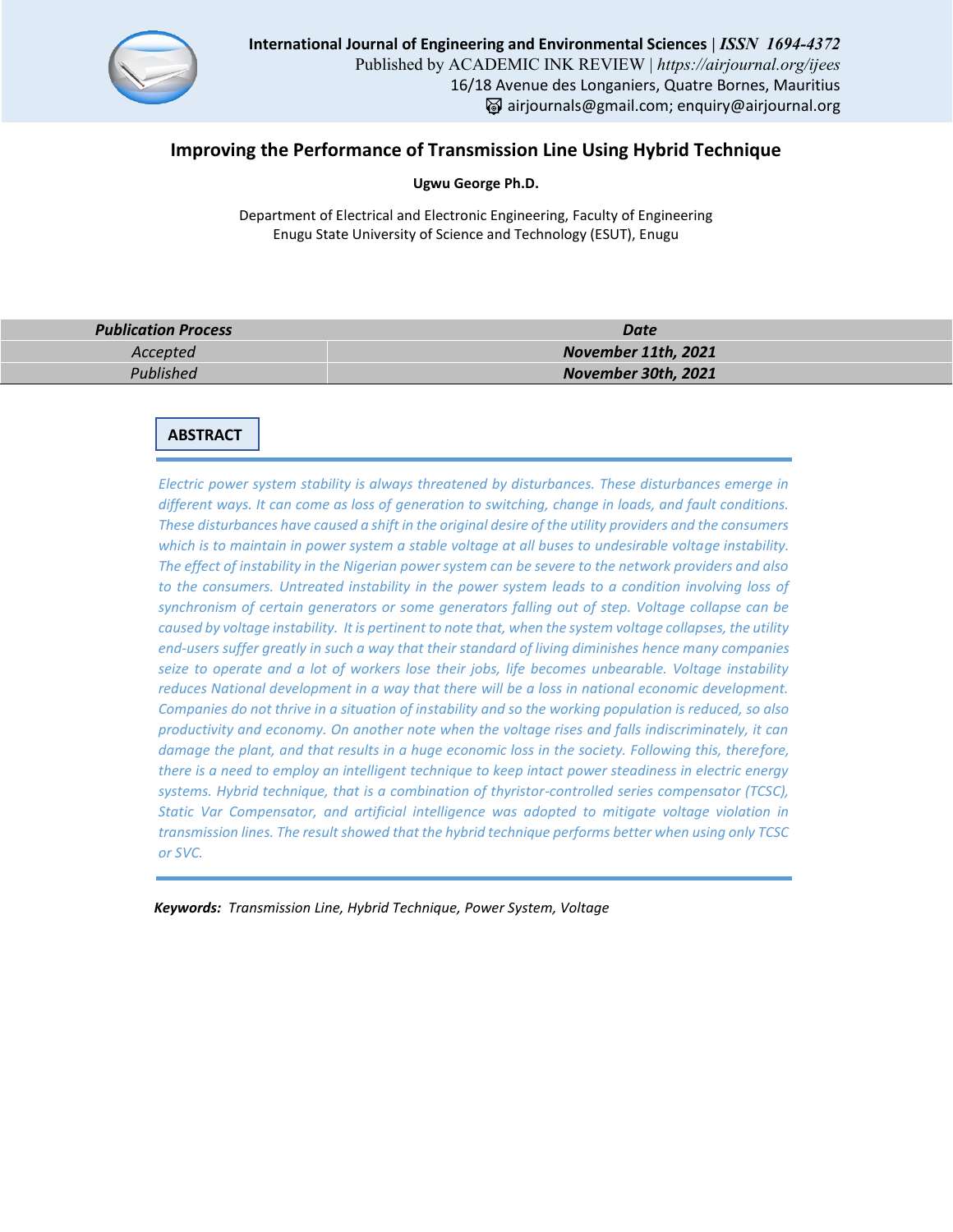#### **1. Introduction**

Quality and stable electricity supply in any nation bring about national development. Nigeria as a case study lacks a frequent supply of Electricity and so it has multidimensional problems. For instance, looking at the world bank estimated electricity generated capacity in Nigeria and other counties it noted that Nigeria with a capacity of 8,64MW uses only about 3,718MW to service a population of over 180 million people, (World Bank, 2015). This insufficiency in supply affects the economic situation of the country.

South Africa that has a population of only 55 million (World Bank 2015), has an installed electricity capacity generation of 52, 000MW, on a per capita consumption basis.

Nigeria, from the analysis of the world bank, ranked 178<sup>th</sup> with 106.21 KWh per head, as against Gabon (950.00) kWh per head, Ghana with (283.60) kWh per head; Cameroon (178.02) kWh per head, and Kenya (127.41) kWh per head.

One of the major issues facing the competitive energy market is that one or several disturbances may affect reactive power generated, thereby leading to voltage instability. The need for a fast working electrical system has given rise to better electrical Technological innovations on transmission lines through the use of solid-state devices. The devices are referred to as FACTS meaning not rigid irregular current transmission system. The FACTS device enhances electric power system stability. These entire devices have gone a long way in solving electric power issues like voltage unsteadiness, energy flow control problems, imbalances between reactive power and active power flow. These FACTS are based on power electronics voltage source which is capable of generating internally and absorbing reactive power without the use of AC capacitors or reactors. These devices provide independent control for active and reactive energy flow as they facilitate their power compensation. The main objective of FACTS devices is to enhance power transmission capacity, energy control, power steadiness enhancement, and power system stability enhancement. The idea of FACTS was initiated by N. G. Hingorani, (1988). Since then different FACTS controllers have come into play in the area of transmission voltage stability. These FACTS controllers are dependent on power supply converters and they include devices like Static Var Compensator (SVC), Thyristor Controlled Series Compensator, etc. Artificial Intelligent (AI) was adopted to control the operation of TCSC and SVC in order to achieve maximum results.

#### **2. Model of Hybrid Technique**

Hybrid Technique is the combination of TCSC and SVC controlled by Artificial intelligence to ensure stability in transmission networks.



*Figure 2.1: SVC ANN Simulink model*

This is the input for SVC and incorporated with ANN. This procedure was followed for TCSC.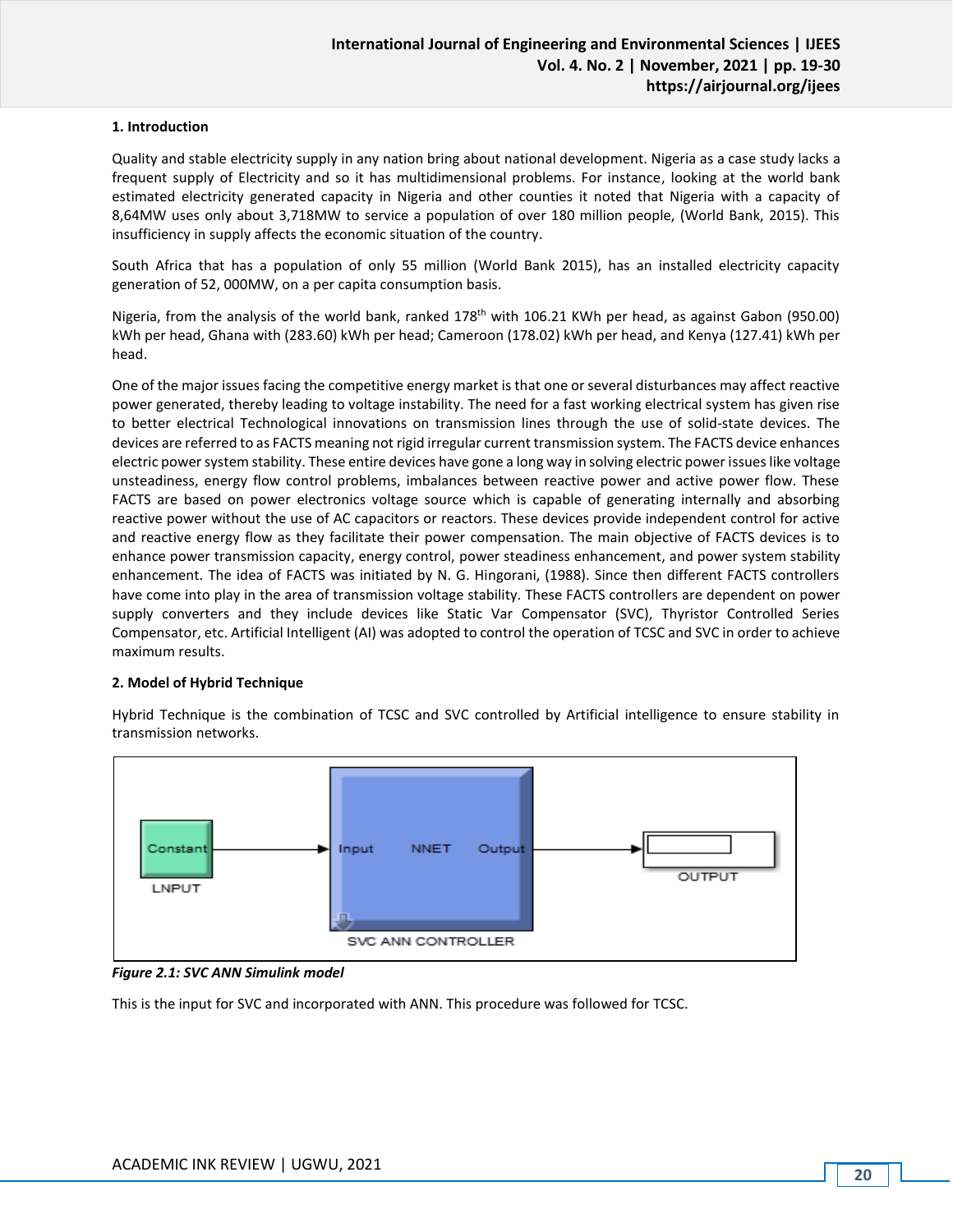**International Journal of Engineering and Environmental Sciences | IJEES Vol. 4. No. 2 | November, 2021 | pp. 19-30 https://airjournal.org/ijees**



*Figure 2.2: SVC ANN Architecture*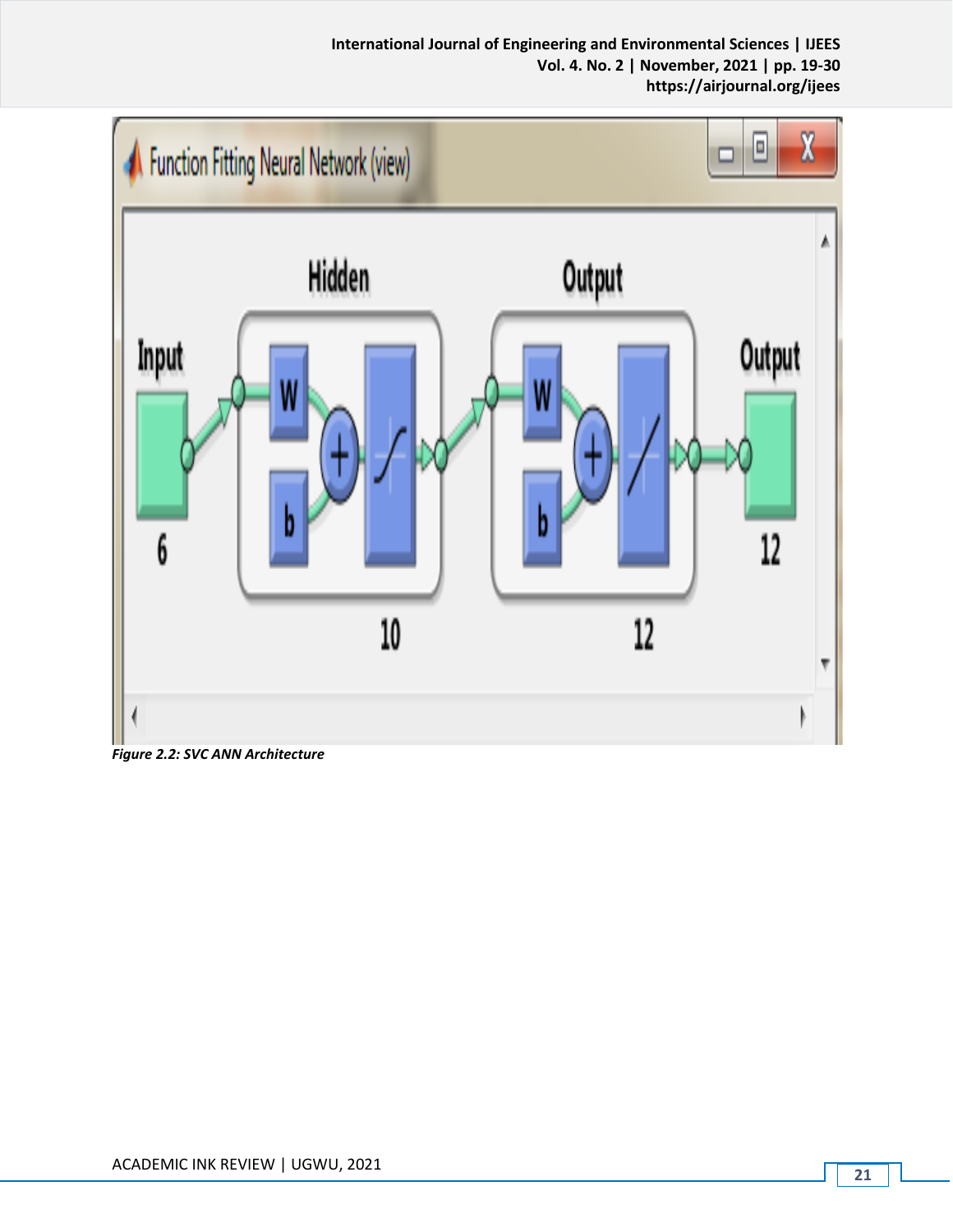

*Fig 2.3 ANN SVC Training environment.* 

ANN SVC model was trained, after undergoing successive training as shown above; it was deployed into 41 bus networks to balance uncertainties in the line thereby ensuring stability.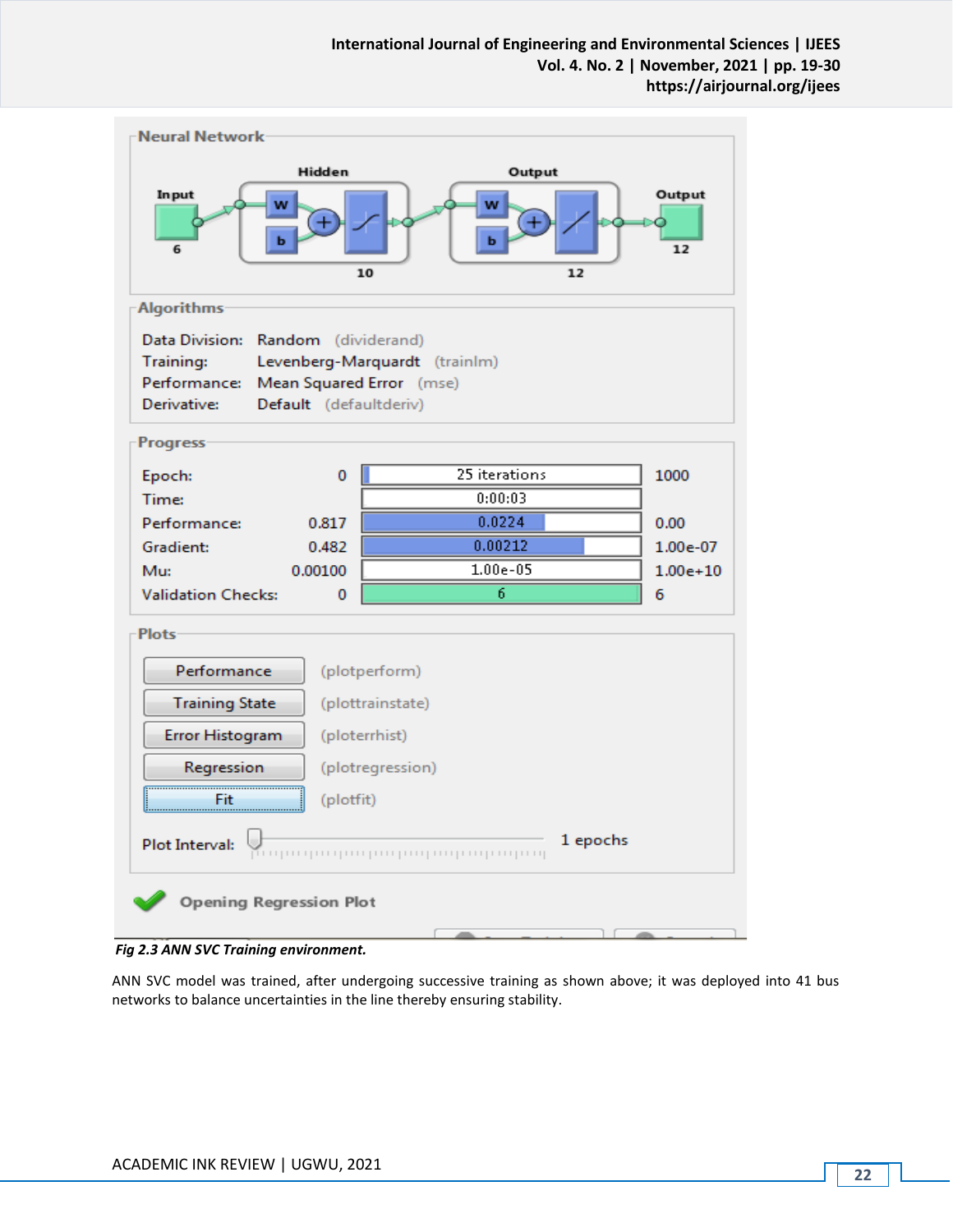**International Journal of Engineering and Environmental Sciences | IJEES Vol. 4. No. 2 | November, 2021 | pp. 19-30 https://airjournal.org/ijees**



*Figure 2.4: TCSC ANN Architecture*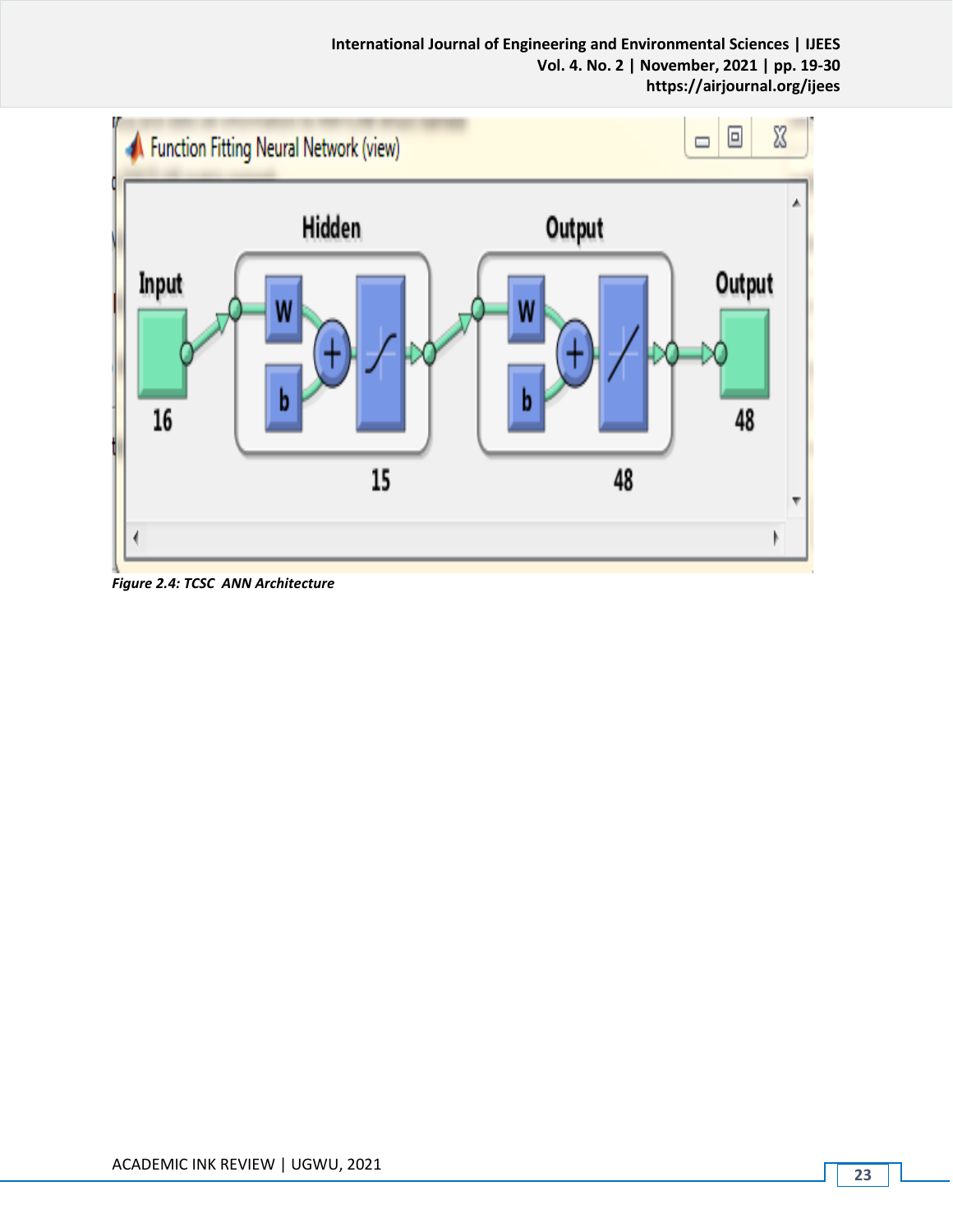

*Fig 2.5: ANN TCSC training environment*

#### **3. Integration of Hybrid technique into the network**

The model developed was integrated into 41 bus transmission networks. Because of the MatLab work environment workspace. The equivalent network of 41 bus networks was modeled in fig 3.1 without a Hybrid device connected to it. Thereafter, an equivalent network of 41 bus networks with hybrid devices was modeled as shown in fig 3.2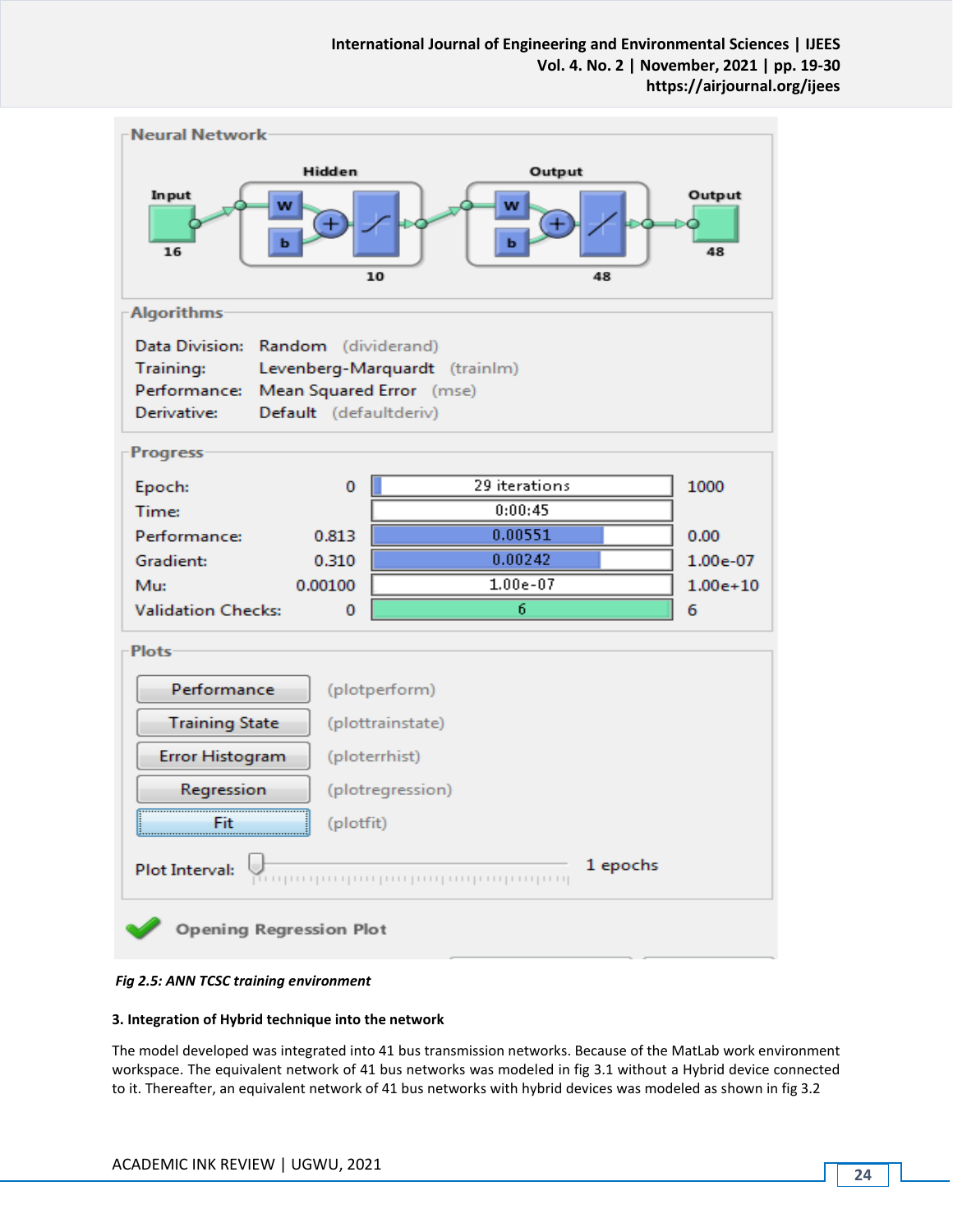

*Figure 3.1: Simulink model of the equivalent test network with no hybrid devices connected*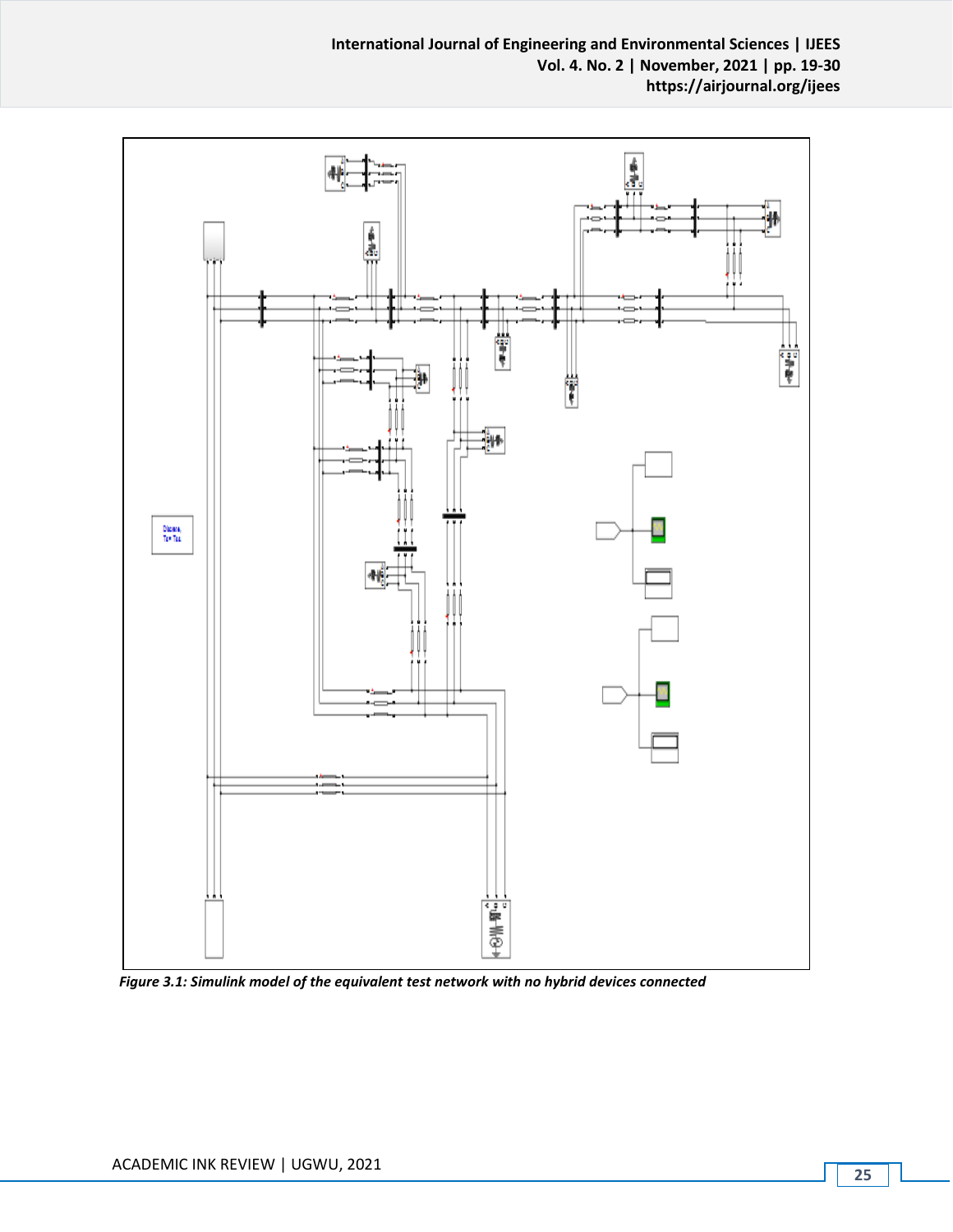

*Figure 3.2: Simulink model of the test network with ANN controlled hybrid devices connected*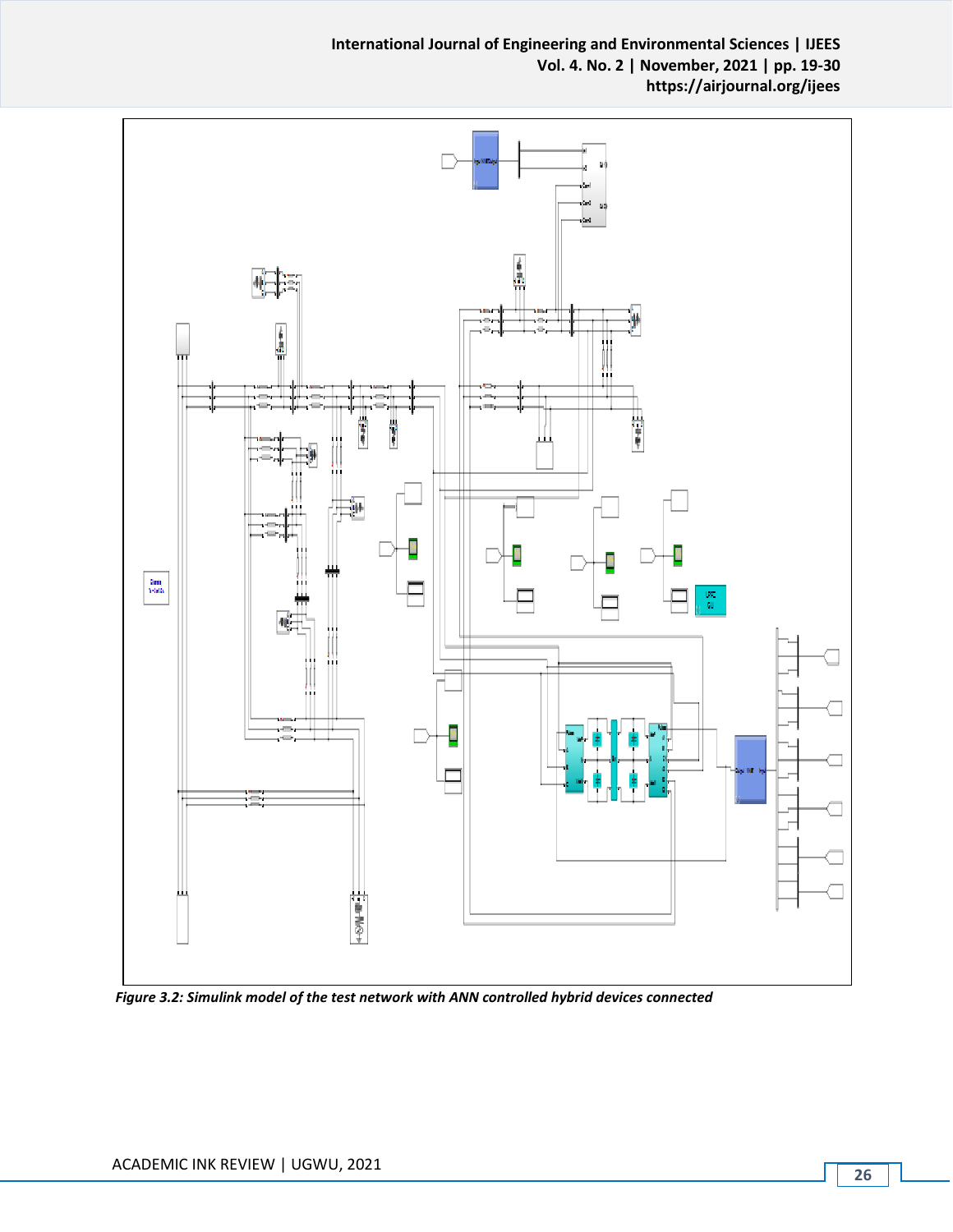## **4. Simulation**



The simulation was run, first with SVC, later with, TCSC and lastly, Hybrid device, as shown below.





*Fig 4.2: SVC Simulation result*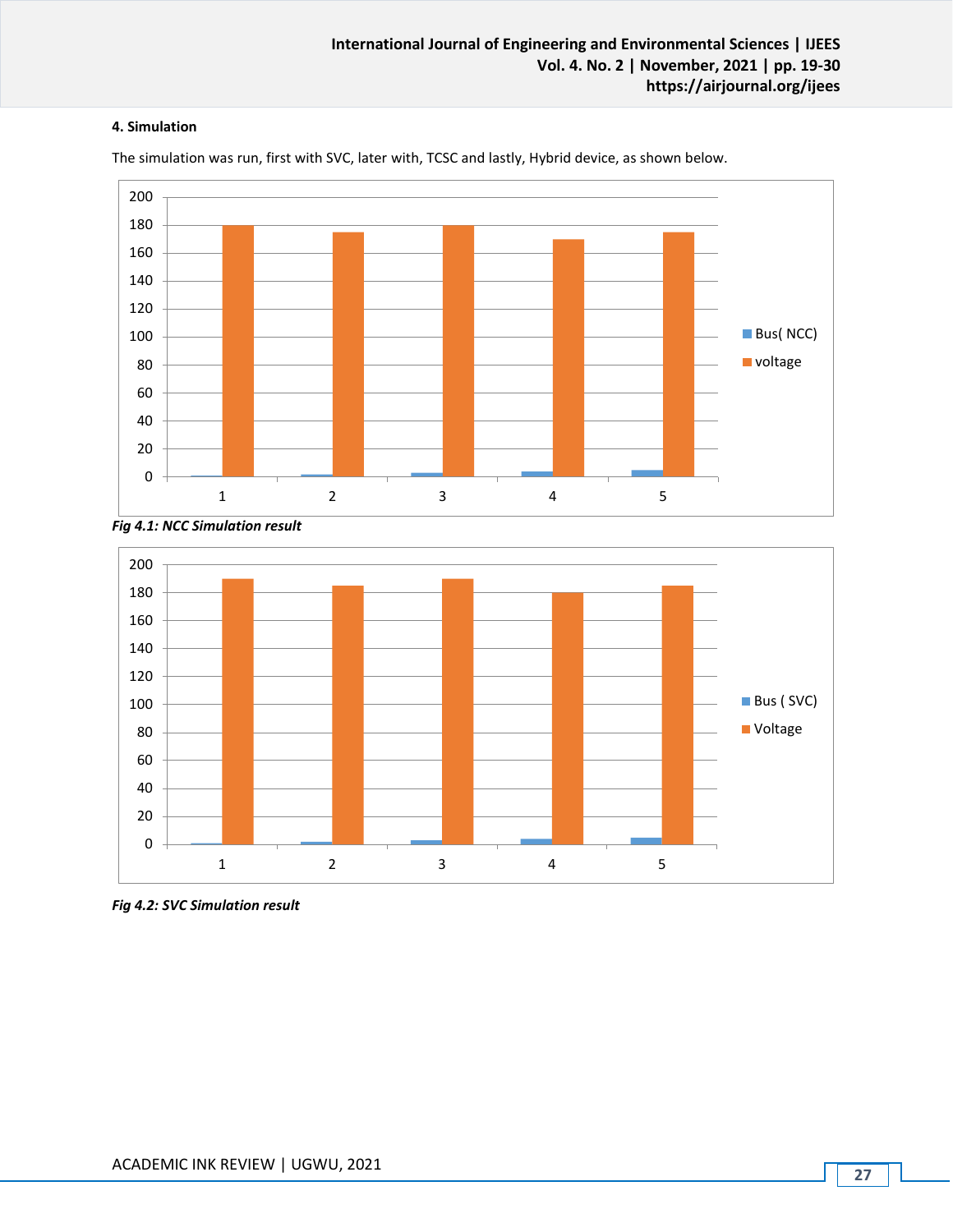

*Fig 4.3: TCSC Simulation result*



*Fig 4.4: Hybrid Simulation result*

The result above, from Fig 4.1, Fig 4.2, Fig 4.3, and Fig 4.4 showed that the hybrid technique ensured the stability of voltage when it was introduced into the network.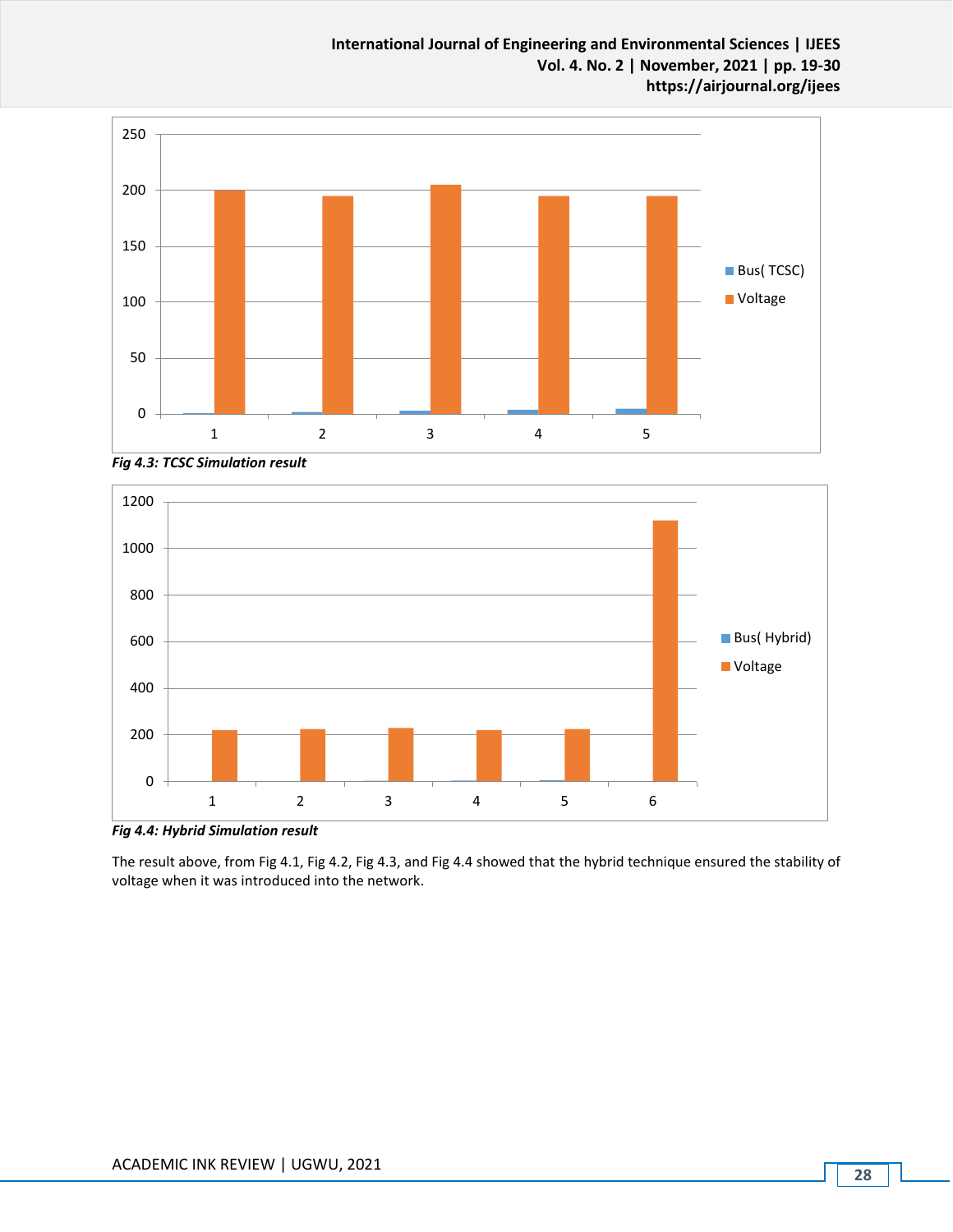## **5. Conclusion**



The standard operating voltage condition in a per-unit system ranges from 0.95 to 1.05 and in kilovolt, ranges from 313.5 to 346.5KV. Anything above or below caused instability to the system.

Data from the national control center (NCC) from its equivalents, was simulated through load flow analysis, thereafter, SVC was connected into the equivalent network, SVC was removed from the network, TCSC was connected into the network and was simulated. Then, TCSC was removed from the equivalent network and the Hybrid technique connected into the network and was simulated. The results showed that the hybrid technique perform better than SVC and TCSC and kept the voltage with the acceptable operating condition

*Fig 5.1: Simulation of different technique*